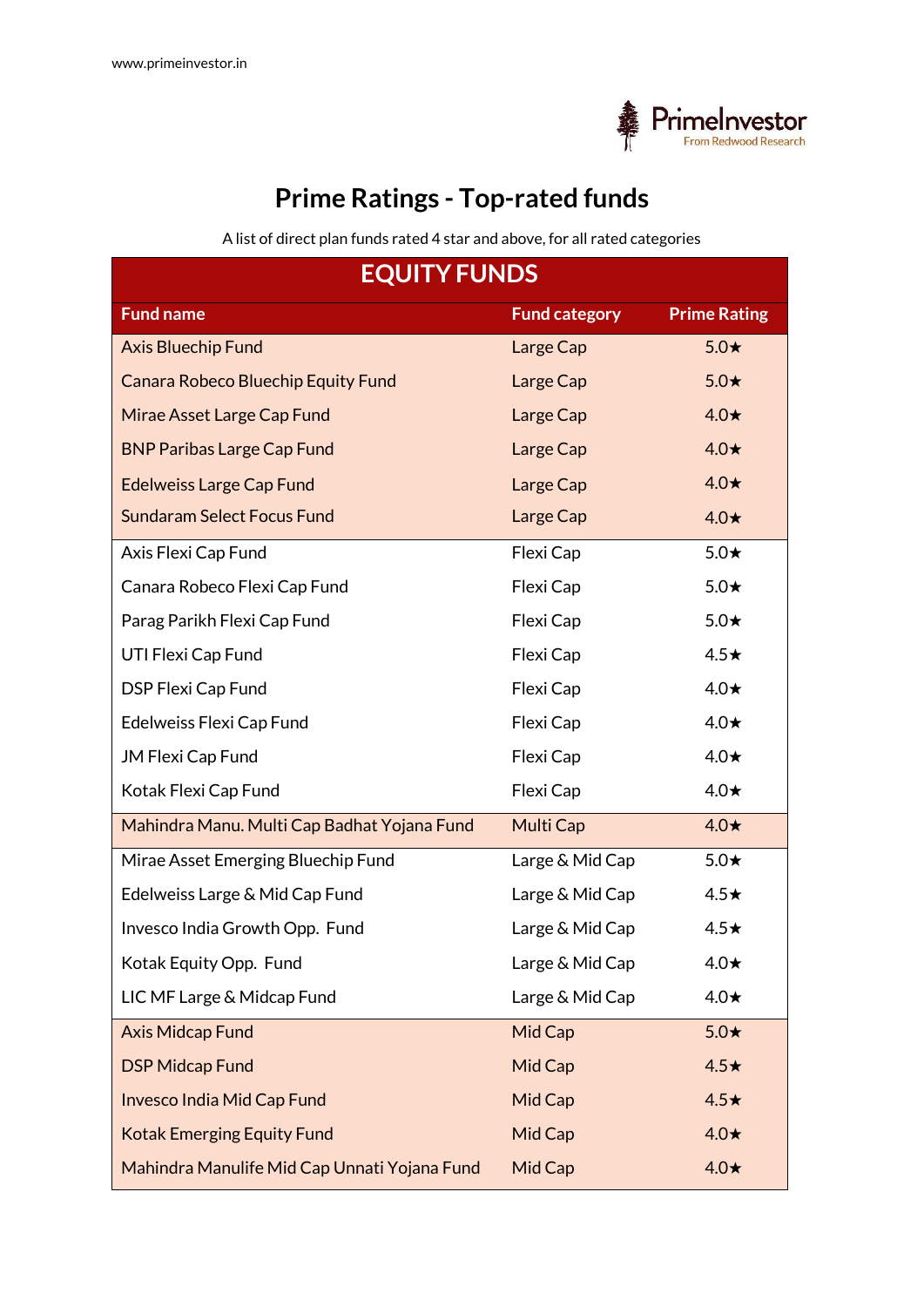| <b>Fund name</b>                           | <b>Fund category</b>  | <b>Prime Rating</b> |
|--------------------------------------------|-----------------------|---------------------|
| <b>Axis Small Cap Fund</b>                 | Small cap             | $5.0\star$          |
| <b>SBI Small Cap Fund</b>                  | Small cap             | $4.5\star$          |
| <b>Kotak Small Cap Fund</b>                | Small cap             | $4.0\star$          |
| Nippon India Small Cap Fund                | Small cap             | $4.0\star$          |
| Invesco India Contra Fund                  | Contra                | $4.5\star$          |
| Kotak India EQ Contra Fund                 | Contra                | $4.5\star$          |
| <b>Principal Dividend Yield Fund</b>       | <b>Dividend Yield</b> | $4.0\star$          |
| Axis Focused 25 Fund                       | Focused               | $5.0\star$          |
| <b>SBI Focused Equity Fund</b>             | Focused               | $4.5\star$          |
| <b>IIFL Focused Equity Fund</b>            | Focused               | $4.0\star$          |
| <b>Axis Long Term Equity Fund</b>          | <b>ELSS</b>           | $5.0\star$          |
| Mirae Asset Tax Saver Fund                 | <b>ELSS</b>           | $5.0\star$          |
| <b>Canara Robeco Equity Tax Saver Fund</b> | <b>ELSS</b>           | $4.5\star$          |
| <b>Invesco India Tax Plan</b>              | <b>ELSS</b>           | $4.5\star$          |
| <b>BNP Paribas Long Term Equity Fund</b>   | <b>ELSS</b>           | $4.0\star$          |
| <b>Kotak Tax Saver Fund</b>                | <b>ELSS</b>           | $4.0\star$          |
| <b>LIC MF Tax Plan</b>                     | <b>ELSS</b>           | $4.0\star$          |
| UTI Nifty Index Fund                       | Index                 | $5.0\star$          |
| HDFC Index Fund - Nifty 50 Plan            | Index                 | $4.0\star$          |
| <b>HDFC Index Fund - Sensex Plan</b>       | Index                 | $4.0\star$          |
| <b>ICICI Pru Sensex Index Fund</b>         | Index                 | $4.0\star$          |

| <b>HYBRID FUNDS</b>                  |                      |                     |  |
|--------------------------------------|----------------------|---------------------|--|
| <b>Fund name</b>                     | <b>Fund category</b> | <b>Prime Rating</b> |  |
| <b>Edelweiss Arbitrage Fund</b>      | Arbitrage            | $5.0\star$          |  |
| Nippon India Arbitrage Fund          | Arbitrage            | $4.5\star$          |  |
| Aditya Birla Sun Life Arbitrage Fund | Arbitrage            | $4.0\star$          |  |
| L&T Arbitrage Opp. Fund              | Arbitrage            | $4.0\star$          |  |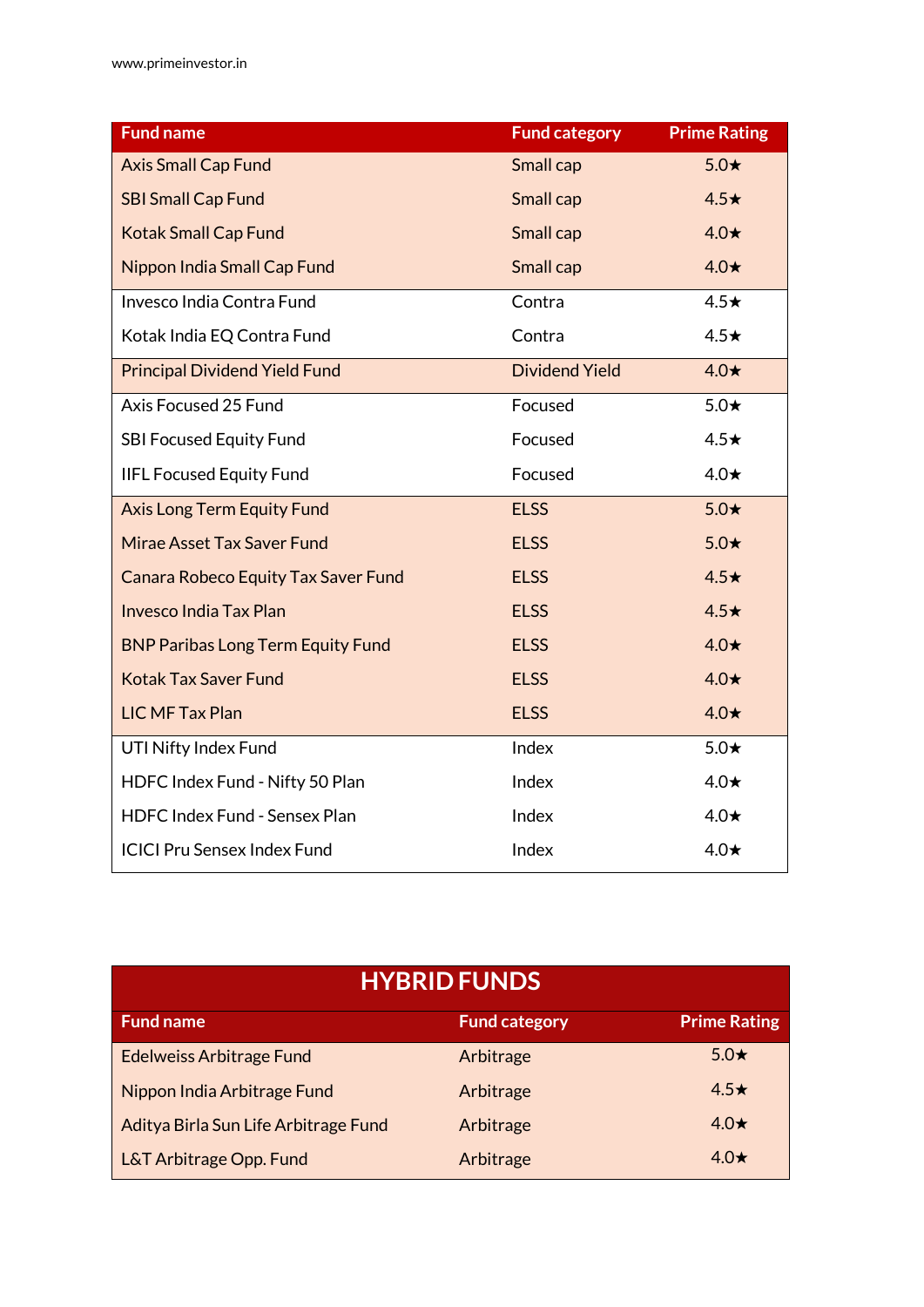www.primeinvestor.in

| <b>Fund name</b>                             | <b>Fund category</b>        | <b>Prime Rating</b> |
|----------------------------------------------|-----------------------------|---------------------|
| Kotak Equity Savings Fund                    | <b>Equity Savings</b>       | $5.0\star$          |
| Axis Equity Saver Fund                       | <b>Equity Savings</b>       | $4.5\star$          |
| <b>ICICI Prudential Equity Savings Fund</b>  | <b>Equity Savings</b>       | $4.0\star$          |
| <b>BNP Paribas Equity Hybrid Fund</b>        | <b>Aggressive Hybrid</b>    | $5.0\star$          |
| Canara Rob Equity Hybrid Fund                | <b>Aggressive Hybrid</b>    | $5.0\star$          |
| Mirae Asset Hybrid Equity Fund               | <b>Aggressive Hybrid</b>    | $4.5\star$          |
| <b>SBI Equity Hybrid Fund</b>                | <b>Aggressive Hybrid</b>    | $4.5\star$          |
| <b>Sundaram Equity Hybrid Fund</b>           | <b>Aggressive Hybrid</b>    | $4.0\star$          |
| <b>BNP Paribas Conservative Hybrid Fund</b>  | Conservative Hybrid         | $5.0\star$          |
| <b>ICICI Prudential Regular Savings Fund</b> | Conservative Hybrid         | $4.5\star$          |
| Canara Robeco Conservative Hybrid Fund       | Conservative Hybrid         | $4.0\star$          |
| <b>DSP Dynamic Asset Allocation Fund</b>     | Dynamic Asst All./Bal. Adv. | $5.0\star$          |
| L&T Balanced Advantage Fund                  | Dynamic Asst All./Bal. Adv. | $4.5\star$          |
| <b>Principal Balanced Advantage Fund</b>     | Dynamic Asst All./Bal. Adv. | $4.0\star$          |
| <b>Union Balanced Advantage Fund</b>         | Dynamic Asst All./Bal. Adv. | $4.0\star$          |

| <b>DEBT FUNDS</b>                     |                      |                     |
|---------------------------------------|----------------------|---------------------|
| <b>Fund name</b>                      | <b>Fund category</b> | <b>Prime Rating</b> |
| <b>ICICI Prudential Liquid Fund</b>   | Liquid               | $5.0\star$          |
| <b>SBI Liquid Fund</b>                | Liquid               | $5.0\star$          |
| LIC MF Liquid Fund                    | Liquid               | $4.5\star$          |
| Aditya Birla SL Liquid Fund           | Liquid               | $4.0\star$          |
| <b>Edelweiss Liquid Fund</b>          | Liquid               | $4.0\star$          |
| <b>HDFC Liquid Fund</b>               | Liquid               | $4.0\star$          |
| Axis Treasury Advantage               | Low Duration         | $5.0\star$          |
| Aditya Birla SL Low Duration Fund     | Low Duration         | $4.5\star$          |
| Invesco India Treasury Advantage Fund | Low Duration         | $4.0\star$          |
| Nippon India Low Duration Fund        | Low Duration         | $4.0\star$          |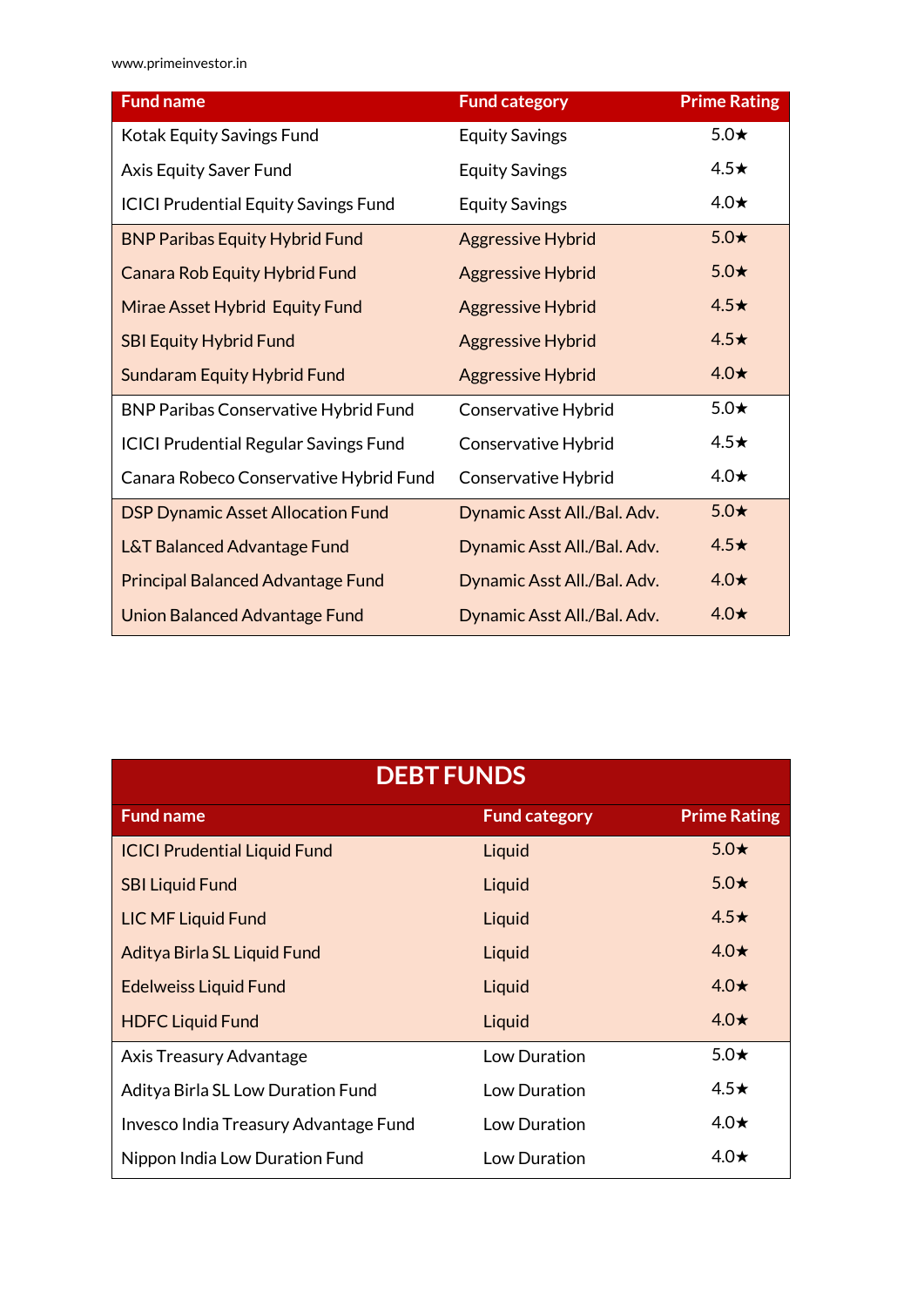## www.primeinvestor.in

| <b>Fund name</b>                         | <b>Fund category</b>   | <b>Prime Rating</b> |
|------------------------------------------|------------------------|---------------------|
| Aditya Birla Sun Life Floating Rate Fund | Floater                | $5.0\star$          |
| Nippon India Floating Rate Debt Fund     | Floater                | $5.0\star$          |
| <b>HDFC Floating Rate Debt Fund</b>      | Floater                | $4.5\star$          |
| Aditya Birla SL Money Manager Fund       | Money Market           | $4.5\star$          |
| <b>HDFC Money Market Fund</b>            | Money Market           | $4.0\star$          |
| <b>UTI Money Market Fund</b>             | Money Market           | $4.0\star$          |
| Nippon India Money Market Fund           | Money Market           | $4.0\star$          |
| <b>SBI Savings Fund</b>                  | Money Market           | $4.0\star$          |
| <b>Axis Short Term Debt Fund</b>         | <b>Short Duration</b>  | $4.5\star$          |
| <b>Kotak Bond Short Term Fund</b>        | <b>Short Duration</b>  | $4.5\star$          |
| <b>IDFC Bond Fund - Short Term Plan</b>  | <b>Short Duration</b>  | $4.0\star$          |
| <b>L&amp;T Short Term Bond Fund</b>      | <b>Short Duration</b>  | $4.0\star$          |
| Edelweiss Banking & PSU Debt Fund        | Banking and PSU        | $5.0\star$          |
| Invesco India Banking & PSU Debt Fund    | Banking and PSU        | $5.0\star$          |
| Axis Banking & PSU Debt Fund             | Banking and PSU        | $4.5\star$          |
| <b>IDFC Banking &amp; PSU Debt Fund</b>  | <b>Banking and PSU</b> | $4.0\star$          |
| SBI Banking & PSU Fund                   | Banking and PSU        | $4.0\star$          |
| Aditya Birla SL Corporate Bond Fund      | <b>Corporate Bond</b>  | $5.0\star$          |
| <b>Kotak Corporate Bond Fund</b>         | <b>Corporate Bond</b>  | $5.0\star$          |
| <b>HDFC Corp Bond Fund</b>               | <b>Corporate Bond</b>  | $4.0\star$          |
| <b>ICICI Pru Corporate Bond Fund</b>     | <b>Corporate Bond</b>  | $4.0\star$          |
| Nippon India Corp Bond Fund              | <b>Corporate Bond</b>  | $4.0\star$          |
| Kotak Dynamic Bond Fund                  | Dynamic Bond           | $5.0\star$          |
| Axis Dynamic Bond Fund                   | Dynamic Bond           | $4.5\star$          |
| <b>IIFL Dynamic Bond Fund</b>            | Dynamic Bond           | $4.5\star$          |
| <b>ICICI Pru All Seasons Bond Fund</b>   | Dynamic Bond           | $4.0\star$          |
| PGIM India Dynamic Bond Fund             | Dynamic Bond           | $4.0\star$          |
| <b>ICICI Pru Bond Fund</b>               | <b>Long Duration</b>   | $5.0\star$          |
| Canara Robeco Income Fund                | Long Duration          | $4.5\star$          |
| <b>SBI Magnum Income Fund</b>            | Long Duration          | $4.0\star$          |